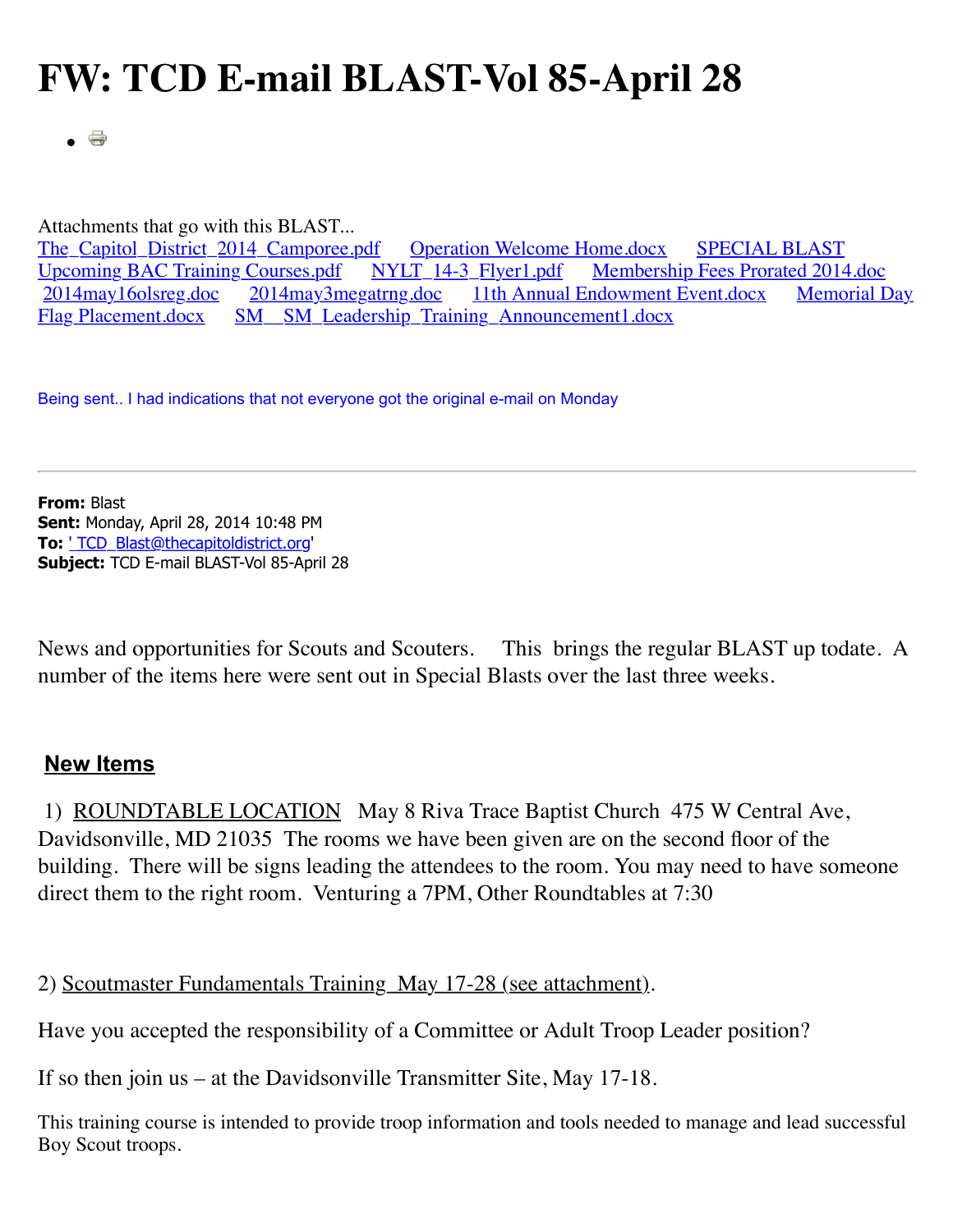3) BAC Training Courses. See attachment (this is an html file. If you cannot open it, refere to a special blast sent about a week ago)

4) District Camporee this weekend May 2-4. See attached flyer

5) Operation Welcome Home continues. See attached word document

6) NYLT The third course for this year will be held in the Fall over two weekends September 26- 28 and October 17- 19 at Camp West Mar near Thrumont, Md. see attached flyer

7) Registration and membership fees. First, see the attached sheet on pro-rating membership fees for members joining during the year. Second, remember that registration is in December this year and, unlike previous years, there will be no grace period. Failure to register on time means you will be registered as a new unit when you finally submit the paperwork.

8) The Capitol District Endowment Event. Our District Endowment event, sailing of the Pride of Baltimore, is on May 10. Contact Gary Greenip quickly per the attached flyer if you are interested.

9) Four Rivers Mega Training May 3 and Intro to Outdoor Leader Skill May 16. Flyers attached- -training near by if you need it.

10) Memorial Day Flag Placement on May 24, Veterans Cemetary. See attached. Please contact Chuck Roydhouse of TJ Furlong if your unit will attend.

## **Older Items Table of Contents:**

The link for all old blast's: <http://www.thecapitoldistrict.org/news-and-events/the-blast>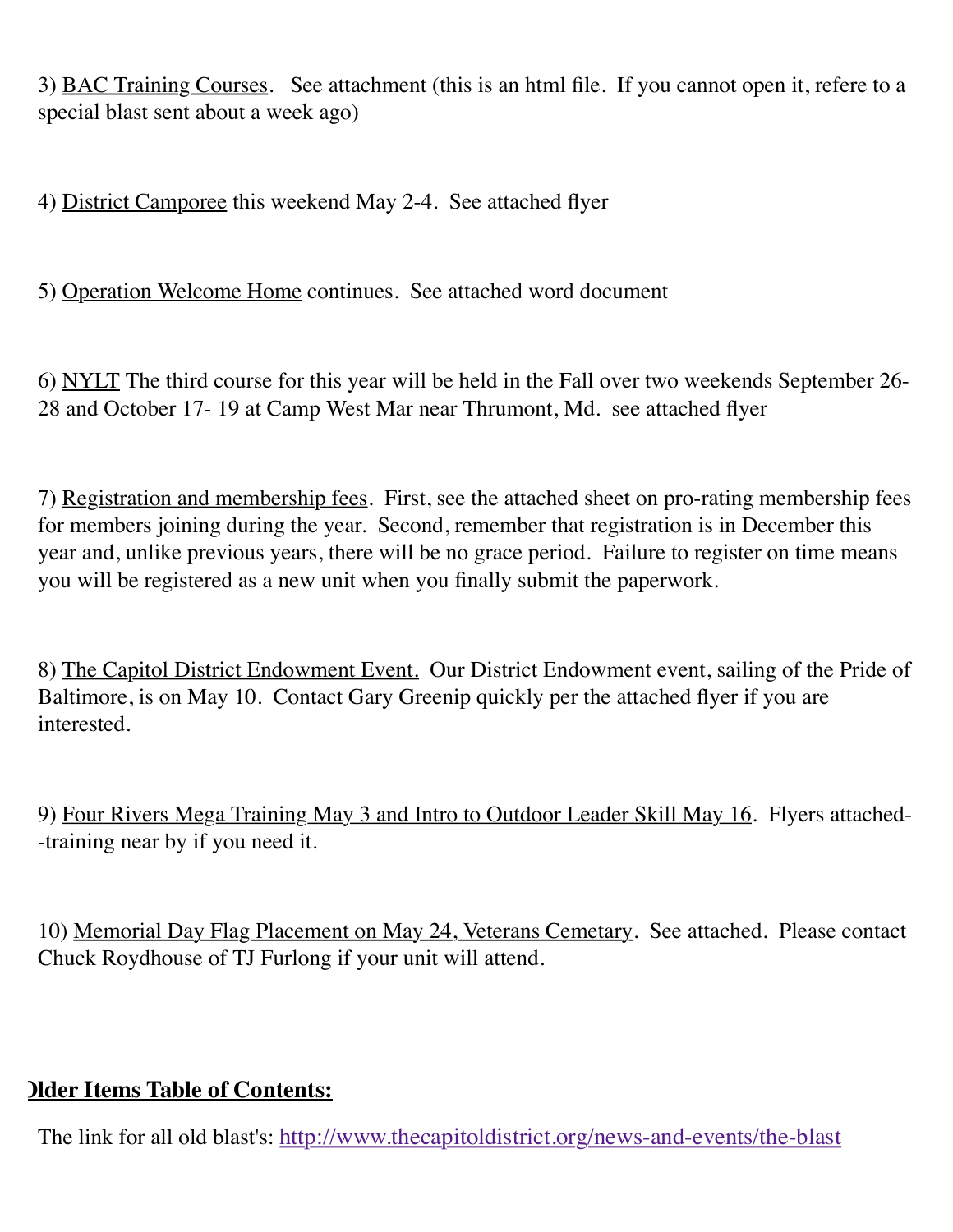Items that are still of interest include:

- 1. Due to compatibility problems with my new computer (WINDOWS 8.1) and the BLAST server, I cannot read incoming BLAST e-mail on the computer I use everyday. If you have an item that needs to go out as a priority (i.e. Special BLAST), please cc my home e-mail at [crew396@aol.com"](mailto:crew396@aol.com)> [crew396@aol.com](mailto:crew396@aol.com) when you send it in. This will continue for a couple of months
- 2. Youth Aviation Adventure (YAA) (Registration required Boy Scouts only) May 31<sup>st</sup>, Bay Bridge Airport (see BLAST #84)
- 3. District Dinner June  $5<sup>th</sup>$  (see Blast #84)

The Capitol District Recognition Dinner will be held on June 5<sup>th</sup> at the Knights of Columbus Hall in Annapolis (same venue as last year - Rt. 2 just below Harbor Place/Amish Farmers Market.)

- 1. 4.Caving expert in theAdvisor Dave Bourdon of Crew422 is an accomplished caver willing to work with Troops and Crews interested in Caving. Contact him at [dpbourdon@hotmail.com](mailto:dpbourdon@hotmail.com)"> [dpbourdon@hotmail.com](mailto:dpbourdon@hotmail.com) or 301-481-0177 if interested
- 2. 5.Scout Is Reverent Retreat (All Ages & Scouts) May 2-4, Broadcreek (see Blast #84)

 Registration is now online and early registration has been extended to April 16th. [http://www.baltimorebsa.org/ASIRR"](http://www.baltimorebsa.org/ASIRR)><http://www.baltimorebsa.org/ASIRR>

- 6. Wilderness First Aid May 17-18, June 7-8. 14-15, 21-22 (see BLAST #83)
- 7. The Capitol District Venturing Beach Fest. Mark the dates June 13-15 at Sandy Point State Park (see Blast #82)
- 8. Training opportunities (see BLAST #79) NYLT August 11-16, PowderHorn August 4- 7 . See also special Blast on BAC Training Courses (after Blast #84)
- 9. Venturing Week at BCMSR Aug 3-9, 2014 (see BLAST #74)

Send an email to the following addresss (no subject or message body required):